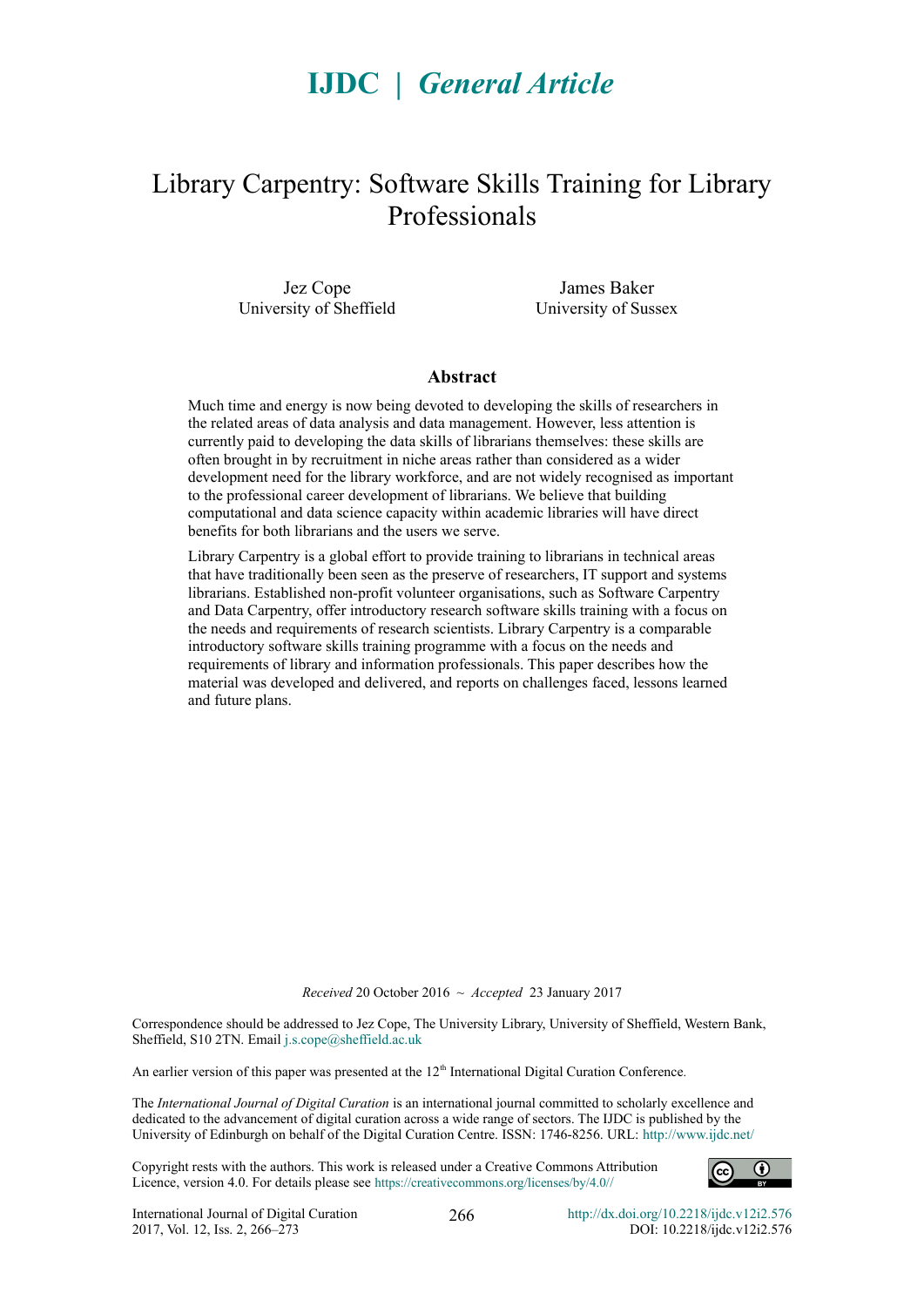### **Introduction**

Much time and energy is now being devoted to developing the skills of researchers in the related areas of data analysis and data management. However, less attention is currently paid to developing the data skills of librarians themselves: these skills are often brought in by recruitment in niche areas rather than considered as a wider development need for the library workforce, and are not widely recognised as important to the professional career development of librarians. We believe that building computational and data science capacity within academic libraries will have direct benefits for both librarians and the users we serve.

These technical skills can be of direct value across a wide range of common library activity. For example, many roles involve updating and processing metadata in various systems, which can be tedious and error-prone when done manually but lends itself to automation when the skills to do so are available. Reporting on complex, inconsistent and often messy datasets (such as usage statistics from different publishers) is another common task. Cleaning and normalising ("wrangling") this data using manual techniques in spreadsheet software is time-consuming, but there are many tools commonly used by data scientists to make the process not only easier but more reproducible and hence more transparent.

Further, liaison and research support librarians are increasingly expected to facilitate researchers' data needs. There is no expectation that we should become researchers ourselves (at least in the UK where librarians are not typically expected to hold doctorates), but learning some of these skills and applying them in our own work is an excellent way to learn the language of researchers and build rapport.

## **What is Library Carpentry?**

Library Carpentry<sup>1</sup> (Baker et al., [2016\)](#page-7-2) is a global effort to provide training to librarians in technical areas that have traditionally been seen as the preserve of researchers, IT support and systems librarians. Established organisations such as Software Carpentry (Wilson, [2006\)](#page-7-1) and Data Carpentry (Teal et al., [2015\)](#page-7-0) — below abbreviated SWC and DC respectively — offer introductory research software skills training with a focus on the needs and requirements of research scientists. Library Carpentry is a comparable introductory software skills training programme with a focus on the needs and requirements of library and information professionals.

Software Carpentry was developed in response to an overwhelming and unmet demand for training in good software engineering practice from physical scientists and engineers. It has gone through a number of iterations<sup>2</sup>, but its current and most successful form is built on the following principles:

 "Curriculum is developed and improved in a public repository using methods borrowed from the open source software community.

<span id="page-1-0"></span><sup>1</sup> Library Carpentry homepage: [http://librarycarpentry.github.io](http://librarycarpentry.github.io/)

<span id="page-1-1"></span><sup>2</sup> Software Carpentry history:<https://software-carpentry.org/scf/history/>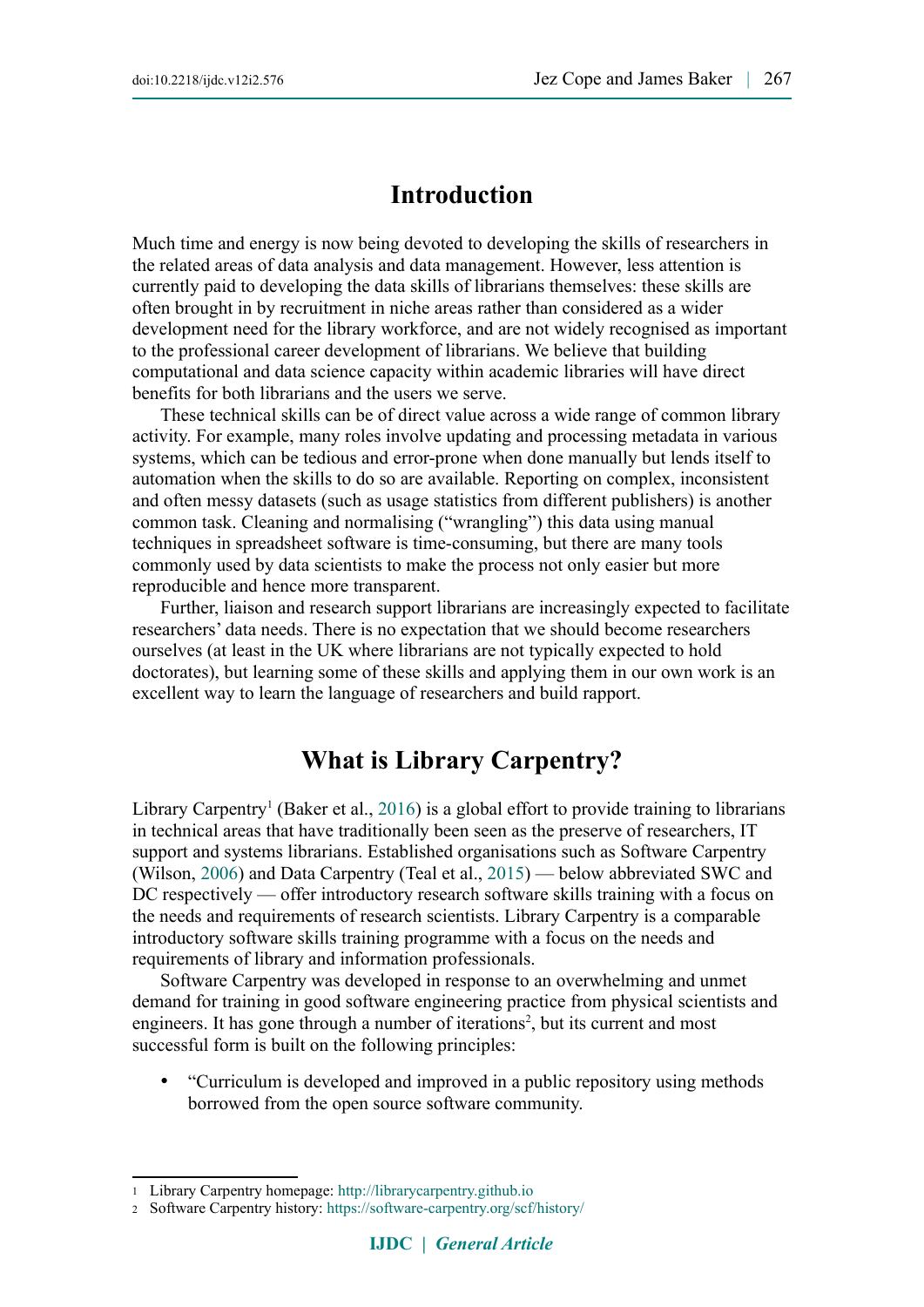- Instructors volunteer their time, while workshop host sites cover their travel and accommodation costs.
- Instructors use live coding instead of slides, while learners following along on their own machines."

Following the pilot course in London in November 2015, Baker et al. [\(2016\)](#page-7-2) developed the following for Library Carpentry:

"Library Carpentry has four main guiding principles.

- 1. It is COMMUNITY LED. Library Carpentry has been community led and open access from the outset. The initial run at City University London established the tenor and content required to deliver software skills training to library and information professionals. Since then, development and maintenance of modules has been driven by the community.
- 2. It is RESPONSIVE. Feedback mechanisms are embedded within lesson plans to ensure that lessons are responsive to community need. In turn, the technologies we teach and build our modules around were chosen to ensure as lesson materials are responsive.
- 3. It is DISTRIBUTED. As module development has become more distributed over time, a nominated individual has been assigned responsibility for maintaining each lesson. GitHub Issues and Gitter are used to log and coordinate issues and developments, further enhancing this transparent development model.
- 4. It seeks to create a SNOWBALL EFFECT. In order to expand the Library Carpentry community and embed the software skills within the library community, attendees are asked to pledge to pass on something they learn to someone else when six months. This transmission of skills through professional networks seeks to turn trainees into trainers, thereby also deepening the skill set of the community."

Skills identified as being valuable to librarians include:

- **Regular expressions:** Regular expressions (or regexes) are a powerful, concise and flexible system for searching text and extracting key parts. They are the Swiss-army knife of the software world, useful across a wide range of problems and integrated into many other tools: for example, in desktop applications such as Microsoft Word and programming languages such as Python.
- **Shell/command line:** A command-line is an alternative way of interacting with a computer by typing in commands to be run, either one at a time or in batches. Although appearing intimidating to beginners, the command-line is a powerful, flexible and efficient way to perform data processing tasks, especially when combining multiple commands into shell scripts or batch files.
- Version control: Tools such as Git<sup>3</sup> and GitHub<sup>4</sup> enable the full version history of a set of files to be tracked and shared, including features to merge changes

<span id="page-2-0"></span><sup>3</sup> git version control system: [https://git-scm.org](https://git-scm.org/)

<span id="page-2-1"></span><sup>4</sup> GitHub: [https://github.com](https://github.com/)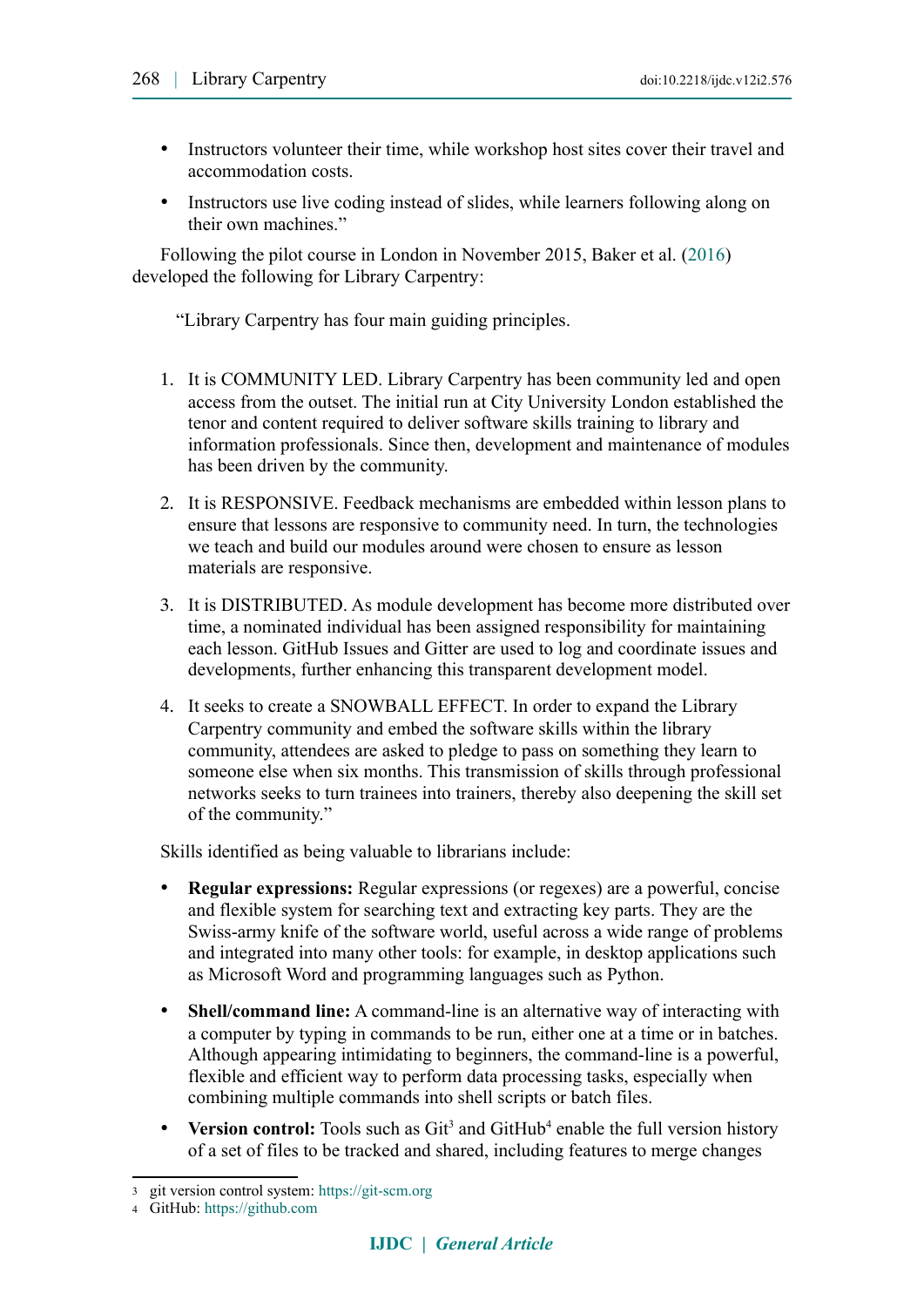made by multiple collaborators. Version control is a foundational good practice for any kind of programming, however simple.

- **Databases:** Relational database management systems (RDBMS) lie at the heart of most computer systems in use in libraries. Usually these are accessed through a graphical user interface but understanding of the way such databases are structured and a little knowledge of the Structured Query Language (SQL) used to access them opens up many new possibilities.
- **Data-Cleaning:** OpenRefine is a powerful yet user-friendly data-cleaning tool. Features such as regular expressions and text clustering allow for flexible restructuring and error correction across hundreds of thousands of entries in minutes or even seconds.
- **Scripting languages:** Modern high-level languages such as Python, Ruby, R and JavaScript have greatly lowered the barrier to entry for new programmers. Not only are they much more forgiving of mistakes than their predecessors, they also come with huge toolboxes to help with almost any task, whether built-in or developed by members of the community.

These skills provide a set of tools of great value to the modern librarian. For example, they may help a librarian to:

- Automate common tasks, providing both a streamlined workflow and precise documentation of the process to communicate with colleagues;
- Quickly reformat, convert and fix hundreds of thousands of metadata records;
- Unify inconsistent data for reporting, such as usage reports from multiple suppliers;
- Create a dashboard visualising key aspects of that cleaned data that can be updated from live sources in seconds rather than hours of manual work.

These benefits, while attractive, can seem daunting to the beginner. Library Carpentry therefore brings together groups of librarians with similar levels of experience who work together regularly to learn and support each other in developing these new skills. Even if not every learner puts the skills into practice themselves, a small amount of insight into how computers work and what might be possible can lead to improved communication with technical colleagues and a corresponding increase in the value placed on their expertise. In addition, the creation of communities of practice is an explicit aim of Library Carpentry training so that learners are empowered to continue exploring and learning with their colleagues. The skills described above, while being more than adequate for some, can provide a platform for others on which they can continue to build.

# **Development of Library Carpentry**

In its initial exploratory run, Library Carpentry took the form of four three-hour sessions held at the City University London Centre for Information Science<sup>5</sup> across four successive Monday evenings. These sessions – held in November 2015 and funded by

<span id="page-3-0"></span><sup>5</sup> Library Carpentry workshop outline: <http://librarycarpentry.github.io/outline/>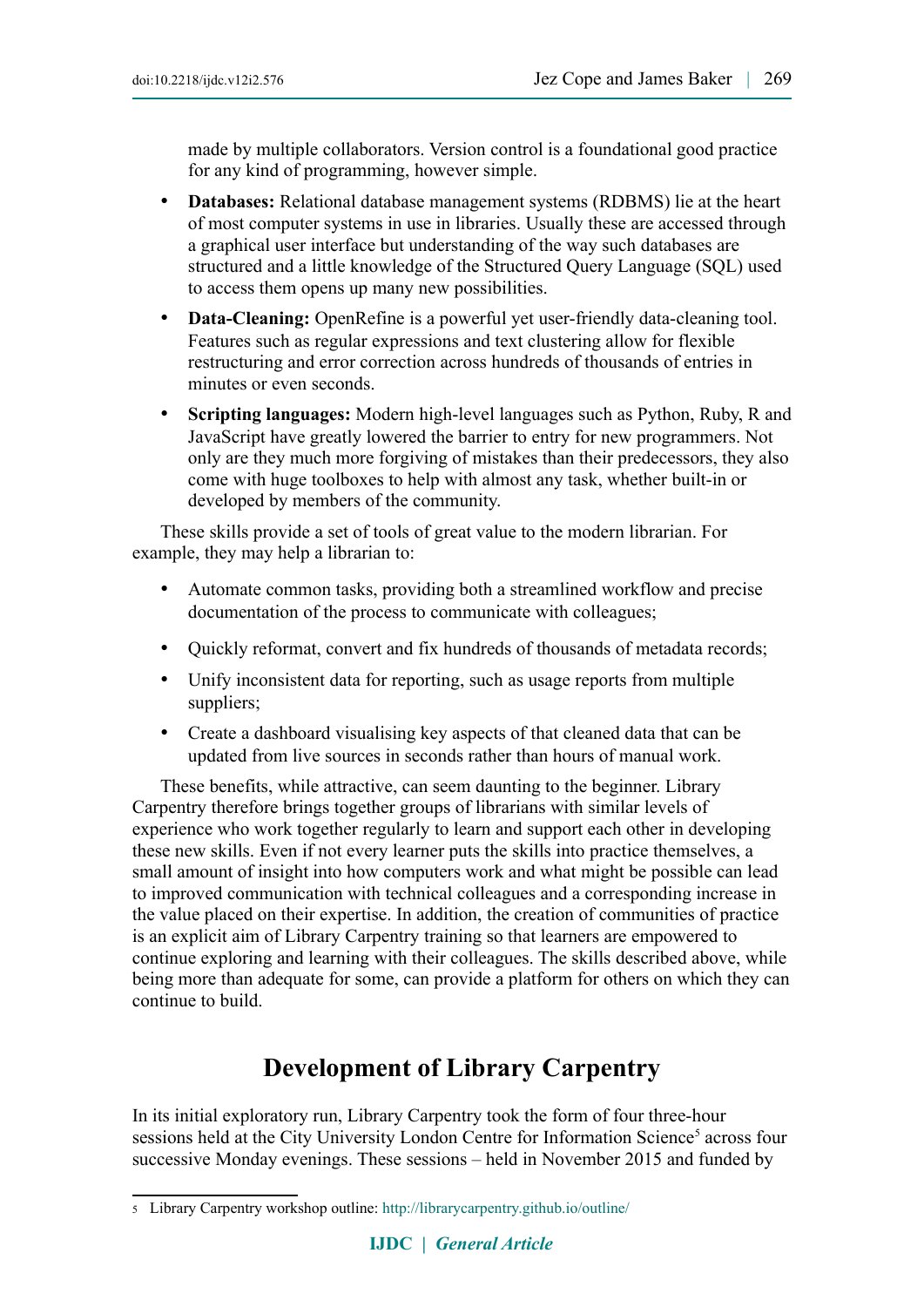the Software Sustainability Institute – attracted 59 participants from 14 institutions in London and its environs. Lessons were team-developed and team-taught, and were published under a CC-BY license<sup>6</sup>, building on earlier material developed for the British Library Digital Scholarship Training Programme, Software Carpentry, and the Programming Historian. They covered: regular expressions; the Unix shell; git; and OpenRefine.

The material for each of these original lessons was developed primarily by the lead instructor for that lesson, in most cases a librarian or information professional who had relatively recently learned the material themselves. The material was then reviewed and improved through collaboration with experienced users of the relevant tools. This approach led to the material being well-pitched for the audience, since the lead instructor was only a few steps ahead of the audience in their own learning and could readily identify potential pitfalls and common beginner mistakes that are often overlooked by more experienced teachers. The collaborative aspect ensured that, in spite of the relative inexperience of the instructors, the material taught was peerreviewed and technically sound giving instructors and learners more confidence.

In practical terms, the materials were developed using GitHub as an online collaborative platform. They were developed completely in the open from the start, an approach which has led to unsolicited but welcome contributions from a number of directions. GitHub Pages<sup>7</sup> provided seamless free web hosting on top of the GitHub repositories already in use for lesson development enabling us to deliver this content openly on the web at no cost.

Since then, 19 Library Carpentry workshops have been organised, training over 300 librarians in 8 countries across 4 continents:

- In Australia, starting with the University of Queensland in June 2016<sup>8</sup>
- $\bullet$  In the USA, starting with a five-day extensive course at UCSD in July 2016<sup>9</sup> with an additional follow-up two-day event at UC Berkeley in Oct 2016<sup>10</sup>
- In South Africa, starting with a workshop held at the Council for Scientific and Industrial Research, Pretoria Campus in August  $2016<sup>11</sup>$  and followed up with the first ever virtual LC workshop done in collaboration with OpenCon 2016 Cape  $T<sub>own</sub><sup>12</sup>$

During the Mozilla Science Lab Global Sprint  $(2-3$  June 2016)<sup>13</sup>, an international team further developed module materials, added a new module on SQL (a relational database management language), assigned administrative roles required to support future development, and republished the materials using the Data Carpentry lesson template. Library Carpentry now has a distributed management and maintenance structure.

The Data Carpentry lesson template provided a consistent structure to the lessons and prompted the addition of a number of aspects which had previously been omitted

<span id="page-4-0"></span><sup>6</sup> Creative Commons Attribution license:<https://creativecommons.org/licenses/by/3.0/>

<span id="page-4-1"></span><sup>7</sup> GitHub Pages: <https://pages.github.com/>

<span id="page-4-2"></span><sup>8</sup> University of Queensland workshop: <https://software-carpentry.org/blog/2016/06/LCworkshop.html>

<span id="page-4-3"></span><sup>9</sup> UCSD: <https://ucsdlib.github.io/2016-07-18-UCSD/>

<span id="page-4-4"></span><sup>10</sup> UC Berkley: <http://www.tim-dennis.com/2016-10-10-UCB/>

<span id="page-4-5"></span><sup>11</sup> Council for Scientific and Industrial Research, Pretoria Campus: [https://csir.co.za](https://csir.co.za/)

<span id="page-4-6"></span><sup>12</sup> OpenCon 2016 Cape Town: [http://www.opencon2016.org/opencon\\_2016\\_cape\\_town](http://www.opencon2016.org/opencon_2016_cape_town)

<span id="page-4-7"></span><sup>13</sup> Mozilla Science Lab Global Sprint: <https://science.mozilla.org/programs/events/global-sprint-2016> <https://cmacdonell.github.io/2016-08-25-CSIR>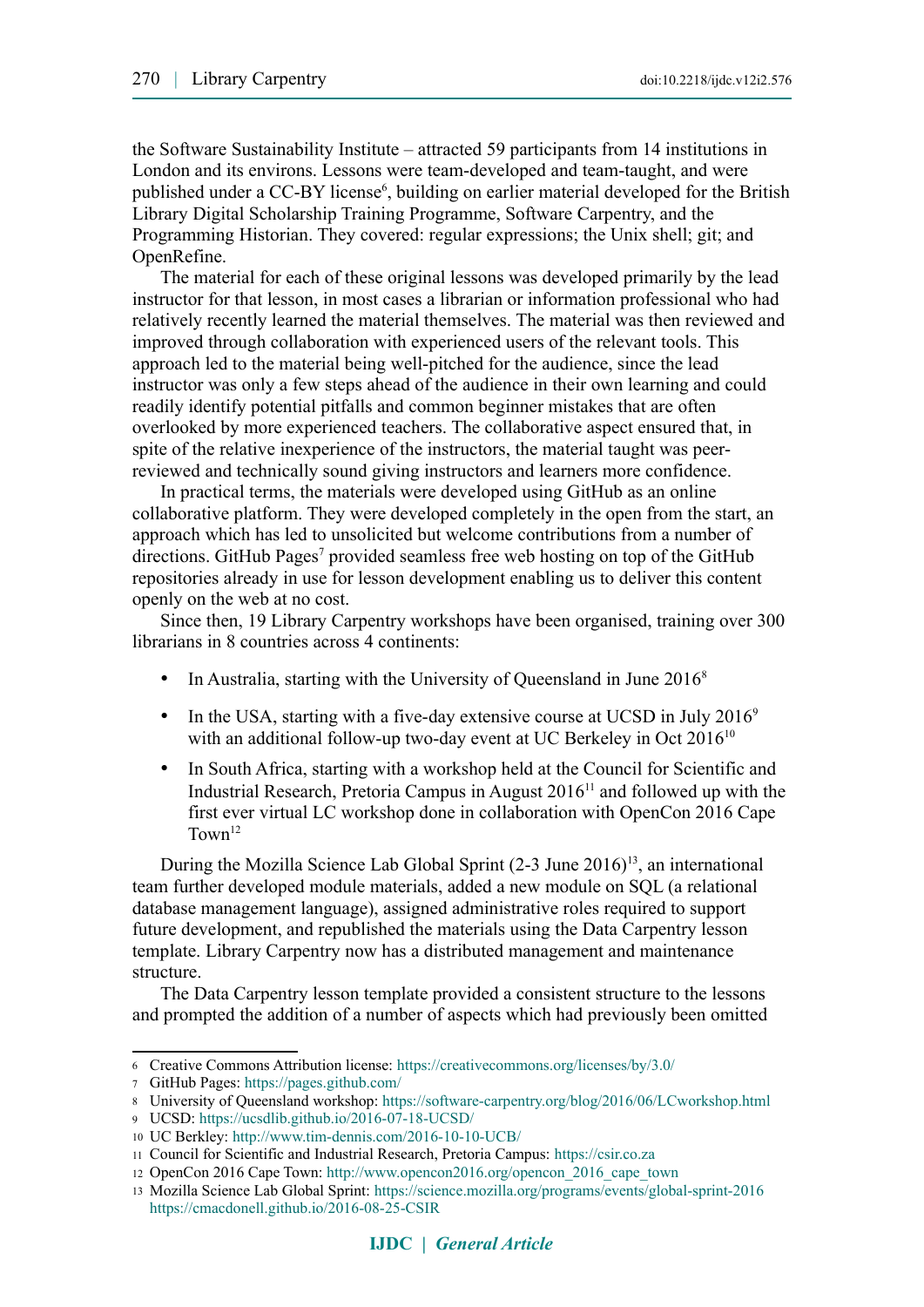due to time constraints, particularly a consistent set of learning objectives for each lesson.

The material continues to develop, with the growing community regularly discussing issues and questions in a dedicated open online discussion channel<sup>14</sup>. In November 2016, James Baker and the international Library Carpentry team were awarded the 2016 British Library Labs Teaching/Learning Award<sup>15</sup>. As well as the recognition of a job well-done, this award also came with a small cash prize which is being used to facilitate further workshops.

### **Challenges**

#### **Scheduling**

There are some interesting challenges involved in making this type of training work. First and foremost, it is a significant amount of time to spend out of the office for anyone, particularly at a time when budgets are being cut and staff are under pressure to get work done. It's well known from experience with Software and Data Carpentry that learners benefit most from such training when they are able to attend in a group of colleagues who work together regularly (see Wilson, [2016\)](#page-7-3). This works for two key reasons:

- 1. It enables learners to have relevant conversations about what they are learning in the context of issues they deal with in the course of their own work;
- 2. It creates the seed of a community of practice within their own workplace, providing peer support to aid embedding of the new skills and further selfdirected learning.

Modelled after Software Carpentry, a typical Library Carpentry course requires the equivalent of two full days out of the office. This hits a sweet spot described by Wilson [\(2016\)](#page-7-3):

"Once again, we discovered that five eight-hour days are more wearying than enlightening."

This potentially requires a significant number of librarians from the same service to be away from their desks for a significant period. This is likely to be difficult to arrange, but we are developing several variations that help combat this.

The first workshops were run in the evenings after work, for two hours on four consecutive Mondays. This worked well in London, where the excellent public transport system allowed learners to travel easily to the venue after work and get home a few hours later. It also gave learners the opportunity to digest and practice what they had learned each week before returning for the next lesson the following week.

For the planned workshops in Sheffield, this technique will not work so well, as many of our learners will have to travel a significant distance from other cities in the region. Instead, we plan to run the course over two full, non-consecutive days. Using

<span id="page-5-0"></span><sup>14</sup> Library Carpentry Gitter channel: <https://gitter.im/weaverbel/LibraryCarpentry>

<span id="page-5-1"></span><sup>15</sup> British Library Labs Awards: <http://labs.bl.uk/British+Library+Labs+Awards>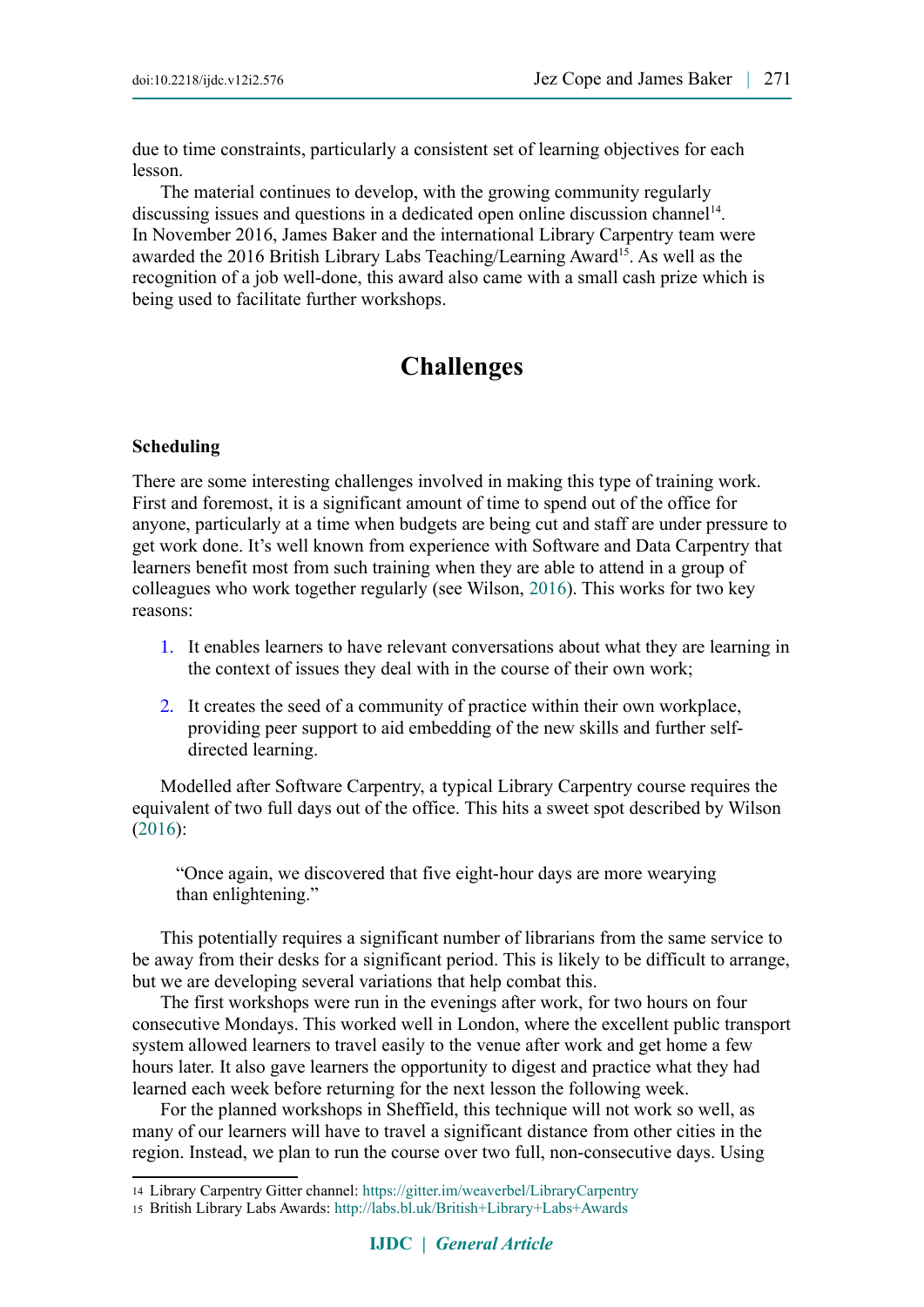full days makes the most efficient use of learners' (and instructors') travel time; separating them by two weeks reduces the impact of staff being away from the office for the two full days.

#### **Getting Buy-In**

Many people, across all generations, have been unintentionally taught that computer skills are the preserve of a rare type of genius with only a chosen few able to conquer the machine, and that any attempts to meddle will cause more harm than good. In addition, it can be difficult for staff to justify to line managers the value of taking time out of day-to-day activities for training in these skills. This is likely to be exacerbated for librarians, since software skills are traditionally expected of systems librarians only, and not necessary for other colleagues.

Within the White Rose group of research libraries, we have spent significant time getting the buy-in of senior library management which we expect to smooth the way for individuals and teams making a case to attend. We are also taking the time to explain the value of this training from a variety of different perspectives, to potential learners and their immediate and senior managers. The Library Carpentry community is working hard to demystify computers and make these useful skills accessible to those who never thought they were within reach.

#### **Finding Instructors**

Another challenge is that of finding instructors with the right combination of experience and expertise. For the reasons described above, we prefer to have sessions led by librarians and information professionals with the relevant skills whenever possible, with additional support provided by willing expert helpers. Both of these groups of people can be difficult to find.

This becomes easier with the realisation that neither instructors nor helpers need necessarily be far ahead of the learners in their knowledge. It is common within the existing SWC/DC community for learners on one course to progress to being helpers and then instructors on later courses, and structures and mentoring schemes are being introduced to support this progression. The core of this programme is the instructor training course, which is aimed at those with no formal training in teaching and based on a sound modern understanding of learning and pedagogy.

In many countries now, there is a small but growing base of SWC and DC instructors which can be called upon, and we aim to develop a parallel community of Library Carpentry instructors. Indeed, an open instructor training course specifically aimed at librarians is being run in Portland, Oregon on May  $4 \& 5$  as part of the csv, conf conference<sup>16</sup>. This course is a partnership between University of California Curation Centre and Software Carpentry. In the meantime, existing SWC and DC instructors often make willing and even enthusiastic Library Carpentry instructors.

<span id="page-6-0"></span><sup>16</sup> Instructor training for librarians: [https://datapub.cdlib.org/2016/12/08/announcing-instructor-training](https://datapub.cdlib.org/2016/12/08/announcing-instructor-training-for-librarians/)[for-librarians/](https://datapub.cdlib.org/2016/12/08/announcing-instructor-training-for-librarians/)